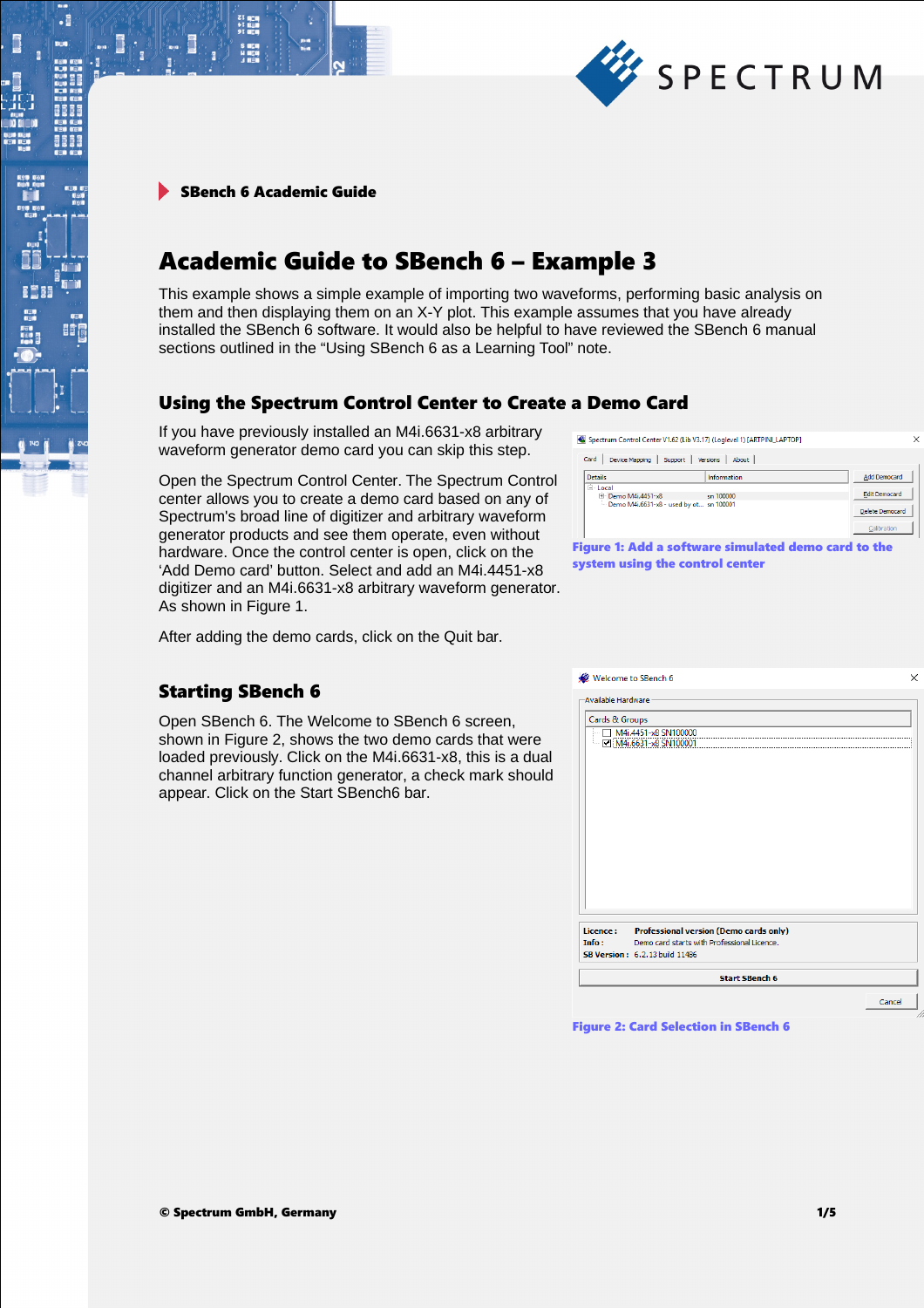

 $\begin{array}{l} \text{Z} \parallel \text{R} \parallel \text{R} \parallel \text{R} \parallel \text{R} \parallel \text{R} \parallel \text{R} \parallel \text{R} \parallel \text{R} \parallel \text{R} \parallel \text{R} \parallel \text{R} \parallel \text{R} \parallel \text{R} \parallel \text{R} \parallel \text{R} \parallel \text{R} \parallel \text{R} \parallel \text{R} \parallel \text{R} \parallel \text{R} \parallel \text{R} \parallel \text{R} \parallel \text{R} \parallel \text{R} \parallel \text{R} \parallel \text{R} \parallel \text{R} \parallel \text{R} \parallel \text{R} \parallel \text{$ 

 $\cdot$ 

8661

BÔ

SBench 6 will open as shown in Figure 3:



Figure 3: SBench 6 open screen

### Importing an ASCII Waveform into SBench 6

SBench 6 can Import setups and data files from sources in a variety of formats. Since ASCII format is a common way of exchanging data we will import two waveforms in SBench 6 to illustrate the process. Spectrum has supplied two text files containing these waveforms named Chirp I.txt and Chirp Q.txt. These waveforms represent the in-phase (I) and Quadrature (Q) components of radar 'chirp' like waveform. The waveforms are 1024 samples long containing both time and amplitude data in a comma delimited format. The original sample rate is 1 GS/s or 1 ns per sample point. Copy these text files into a known location on your computer.

Figure 4 is a composite image showing the steps for importing the first waveform Chirp I.txt.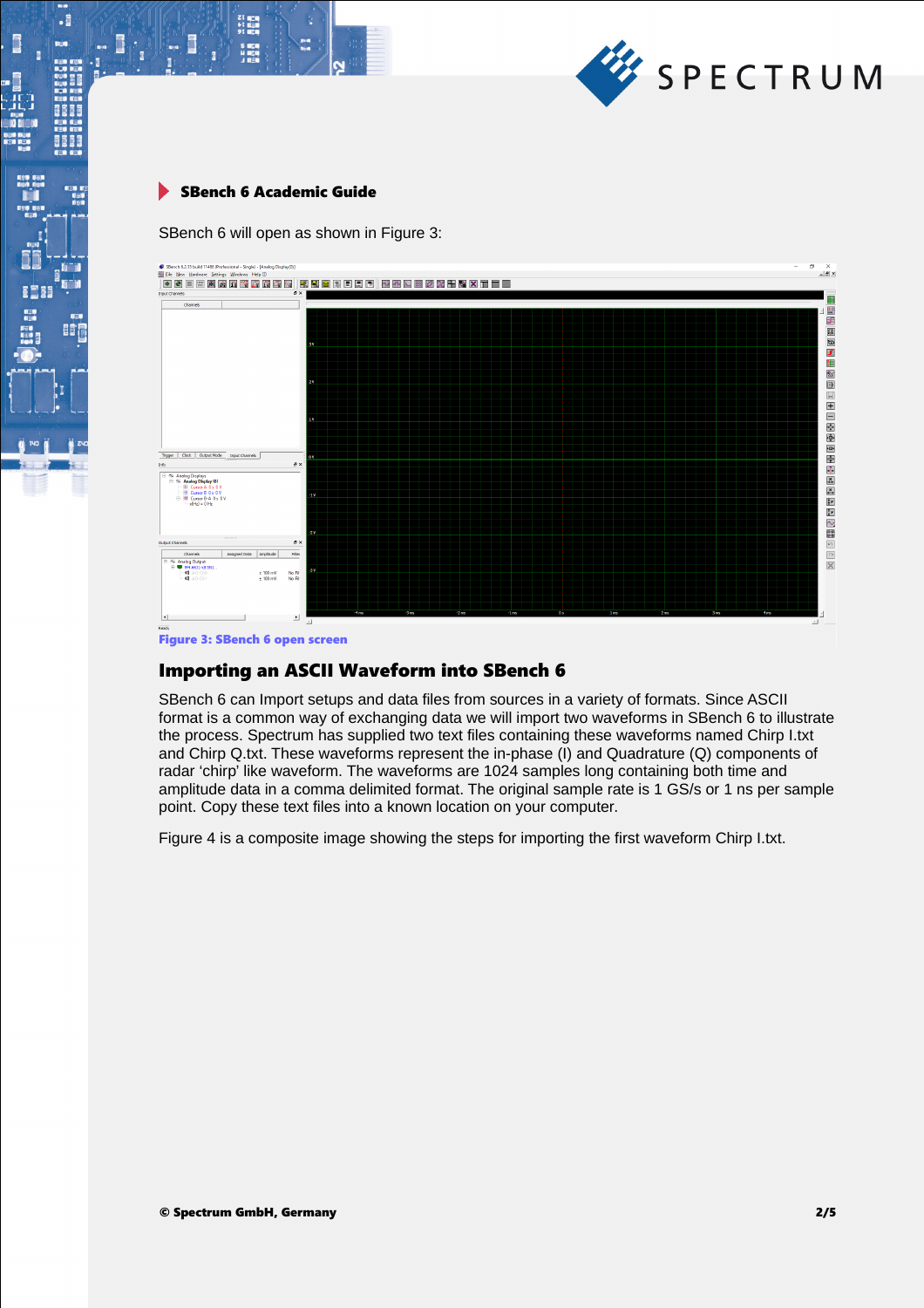

 $\begin{array}{l} \text{Z} \parallel \text{R} \parallel \text{R} \parallel \text{R} \parallel \text{R} \parallel \text{R} \parallel \text{R} \parallel \text{R} \parallel \text{R} \parallel \text{R} \parallel \text{R} \parallel \text{R} \parallel \text{R} \parallel \text{R} \parallel \text{R} \parallel \text{R} \parallel \text{R} \parallel \text{R} \parallel \text{R} \parallel \text{R} \parallel \text{R} \parallel \text{R} \parallel \text{R} \parallel \text{R} \parallel \text{R} \parallel \text{R} \parallel \text{R} \parallel \text{R} \parallel \text{R} \parallel \text{R} \parallel \text{$ 

S MEN<br>H MEN

Ē

 $\cdot$ 

8661

BÔ

I

| SBench 6.2.13 build 11486 (Professional - Single) - [Analog Display(0)]<br>No File New Hardware Settings Windows Help (?)<br>Setup load  Step 1<br>IM RI<br>$\sim$<br><b>De Setup save</b> | <b>D.</b><br>ان <sup>4</sup> آن<br>日見図<br>A<br>图<br>$\theta$ X                                                            | <b>NAMEZRHNXTEL</b>                                                                      |                                                                                              |                                           |                                           |          |                                                         |                                                             |          |                                                  | σ<br>$\times$<br>$ \theta$ $\times$ |
|--------------------------------------------------------------------------------------------------------------------------------------------------------------------------------------------|---------------------------------------------------------------------------------------------------------------------------|------------------------------------------------------------------------------------------|----------------------------------------------------------------------------------------------|-------------------------------------------|-------------------------------------------|----------|---------------------------------------------------------|-------------------------------------------------------------|----------|--------------------------------------------------|-------------------------------------|
| Setup save as<br><b>Recent Setups</b><br>Step <sub>2</sub><br>Export / Save<br>Import / Load                                                                                               |                                                                                                                           |                                                                                          |                                                                                              |                                           |                                           |          |                                                         |                                                             |          |                                                  | 国口                                  |
| <b>Nel SBench6</b><br><b>Recent Imports</b><br><b>Bill</b> SBench5<br><b>ASCII</b><br><b>Print</b><br><b>NH</b> Wave<br>Print Cursor Area                                                  | Select files to import<br>Step <sub>3</sub>                                                                               |                                                                                          |                                                                                              |                                           |                                           | $\times$ | <b>Basic file setup</b><br>$\nabla$ Time based channels | Step 4                                                      |          |                                                  |                                     |
| <b>No</b> Pure Binary<br>Screenshot                                                                                                                                                        | « work > Spectrum_Digitizers > Academic Application of SBench 6 > Guided Experiment<br>$\longrightarrow$<br>$\uparrow$    |                                                                                          |                                                                                              | $\vee$ 0                                  | Search Guided Experiment<br><b>EVILLE</b> | $\circ$  |                                                         | Number of analog channels 1<br>Number of digital channels 0 |          | 굴<br>白                                           |                                     |
| <b>B</b> Generate Quick Report<br>Generate Report<br>Generate Report Template                                                                                                              | Organize *<br>New folder<br>$\wedge$<br>$\Box$ Name<br>signals_chart<br>Chiro Ltd.<br><b>45 OneDrive</b>                  | Date<br>12/11/2015 11:54 AM                                                              | Type<br><b>Text Document</b>                                                                 | Size<br>Tags<br>24 KB                     |                                           |          |                                                         | F Frequency based channels<br>Number of FFT channels 0      |          | ÷                                                |                                     |
| Edit Report Template<br>Recent Report Templates<br>Exit                                                                                                                                    | Chirp   asciihead<br>This PC<br>Chirp Q.txt<br>Desktop<br><b>III</b> Chirp Q_asciihea<br><b>El Documents</b><br>Radar Ltd | 12/11/2015 11:55 AM<br>12/11/2015 11:54 AM<br>12/11/2015 11:55 AM<br>12/10/2015 12:28 PM | <b>Text Document</b><br><b>Text Document</b><br><b>Text Document</b><br><b>Text Document</b> | $1 K$ B<br><b>24 KB</b><br>$1$ KB<br>9 KB |                                           |          | Length<br>Posttrigger<br>Trigger Position 05            | 185<br><b>512 S</b>                                         |          | 国家<br>그룹<br>고점                                   |                                     |
|                                                                                                                                                                                            | Radar Lasciihead<br><b>L</b> Downloads<br>Radar Q.txt<br>h Music<br><b>Pictures</b>                                       | 12/10/2015 2:17 PM<br>12/10/2015 12:28 PM<br>Radar Q asciihea 12/10/2015 2:17 PM         | <b>Text Document</b><br><b>Text Document</b><br><b>Text Document</b>                         | $1 K$ B<br>9 KB<br>1 KB                   |                                           |          | Samplerate<br>Resolution<br>Max ADC Value 32768         | $1$ GHz<br>16 Bit                                           |          | 回圈<br>$\overline{\phantom{a}}$<br>$\overline{r}$ |                                     |
| Clock   Output Mode   Input Channels<br>Trigger<br>Info<br>El & Analog Displays                                                                                                            | <b>N</b> Videos<br>"L. Windows (Ci)<br>RECOVERY (D:)                                                                      |                                                                                          |                                                                                              |                                           |                                           |          | Max<br>Min<br>ASCII settings                            | 1000 ml<br>$-1000$ mV                                       |          | 臣<br>臣                                           |                                     |
| Re Analog Display (0)<br>+ Cursor A 0 s 0 V<br>El Cursor B 0 s 0 V<br>E- # Cursor B-A 0 s 0 V<br>$x(Hz) = 0 Hz$                                                                            | Seagate Backup<br>My Nuance Clos<br>Seagate Backup P v                                                                    |                                                                                          |                                                                                              |                                           |                                           |          | Values<br>Columns<br>Format                             | <b>X&amp;Y</b><br>Separated by comma<br>12.34 (dot)         |          | 츠<br>z<br>⊡                                      |                                     |
|                                                                                                                                                                                            | File name: Chirp I.bt<br>-2 V                                                                                             |                                                                                          |                                                                                              |                                           | ASCII File (*.bt)<br>Open<br>Cancel       | $\sim$   | Newline<br>Skip lines<br>Skip columns 0                 | Line feed (Vi)<br>$\sqrt{2}$                                |          | ⊻<br>÷<br>골                                      |                                     |
| <b>Cutout Channels</b>                                                                                                                                                                     | a x                                                                                                                       |                                                                                          |                                                                                              |                                           |                                           |          | Restore last setup                                      |                                                             | $\alpha$ | Cancel                                           |                                     |
| Assigned Data<br>Amplitude<br>Channels<br>Analog Output<br>E- M6.6631-x8 SN1<br>d AO-ChO<br>$+100$ mV<br>di an-chi<br>$±100$ mV                                                            | Filter<br>m<br>No Fit<br>No Fit                                                                                           |                                                                                          |                                                                                              |                                           |                                           |          |                                                         |                                                             |          |                                                  |                                     |
|                                                                                                                                                                                            |                                                                                                                           |                                                                                          |                                                                                              |                                           |                                           |          |                                                         |                                                             |          |                                                  |                                     |
| $\left  \cdot \right $                                                                                                                                                                     | -4ms<br>픠                                                                                                                 | 3 mi                                                                                     | 2m                                                                                           | -1 ms                                     | 10.6                                      | 1 ms     | 2 <sub>ms</sub>                                         | 3 ms                                                        |          | <b>4 ms</b>                                      |                                     |

Figure 4: step by step guide to import the chirp signal from a text file

To Import the text file Chirp I.txt click on the file pull down menu and select Import/Load. A popup with five format selections will appear. Click on ASCII. The Select File to Import dialog will appear, navigate to the folder containing the text file Chirp I.txt. Select that file and click on Open. The file stage is to verify the information about the file in the Basic File Setup dialog, which appears next. Make sure that the details of the file are the same as shown in Figure 4, when they are click on OK. The file will be imported and appear in the Input Channels pane on the left of the SBench 6 screen as Chirp I.txt with a trace called Ch-0. Click on the trace name Ch-0 and drag it to the Analog Display Grid to view the waveform.



Figure 5: Imported Chirp signal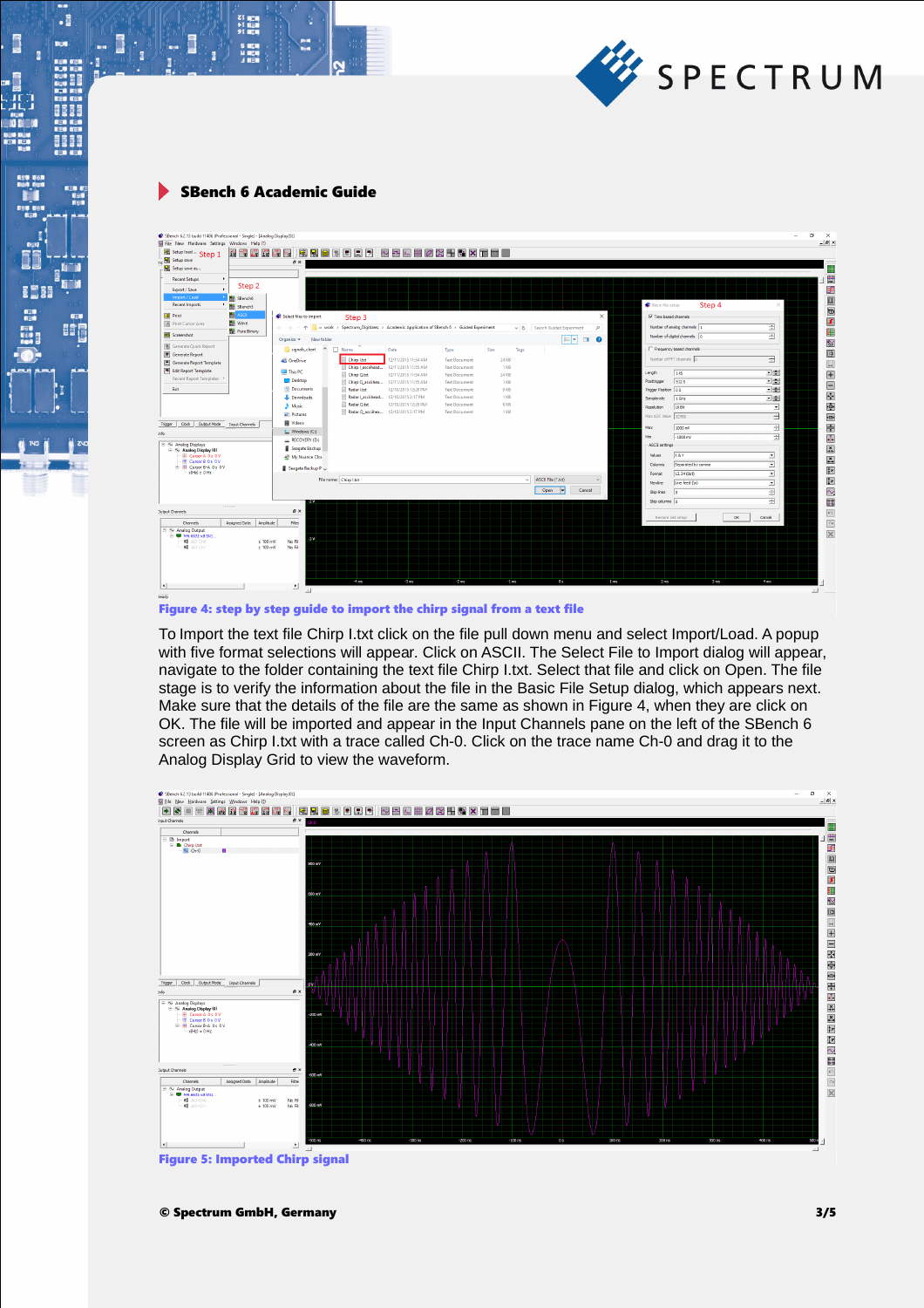

21 mgm<br>51 mgm<br>91 mgm

 $\cdot$ 

EÔ

The Chirp I waveform is a radar-like 'chirp' meaning it is frequency modulated. In addition to frequency modulation a sinusoidal amplitude modulation is applied to control the spectral shaping of the pulse. Figure 5 shows the waveform as it should appear on your screen. It is paired with a quadrature component to form a complex phase modulated base band signal.

## Importing the Chirp Q Waveform

Repeat the import process for the Chirp Q.txt file. Right click on the black bar above the analog display. There will be a popup with two selections Add Channel or Remove Channels. Click on Add Channels and select the Chirp Q waveform Ch-0\_1. This is an alternative method to populate display grids and you should now have the two components overlapped as shown in Figure 6.



Figure 6:overlayed Chirp-I and Chirp-Q signal after importing into SBench 6

You can see that the phase relationship of the waveforms tracks across the entire duration. This is by design as they are quadrature components with a 90 degree phase difference. In practice when these two signals are added in quadrature the resultant signal has a phase vector that rotates. The amplitude modulation will cause the vector radius to increase and then decrease. If we plot the Chirp I vs. Chirp Q signals on an X-Y plot we can see this effect.